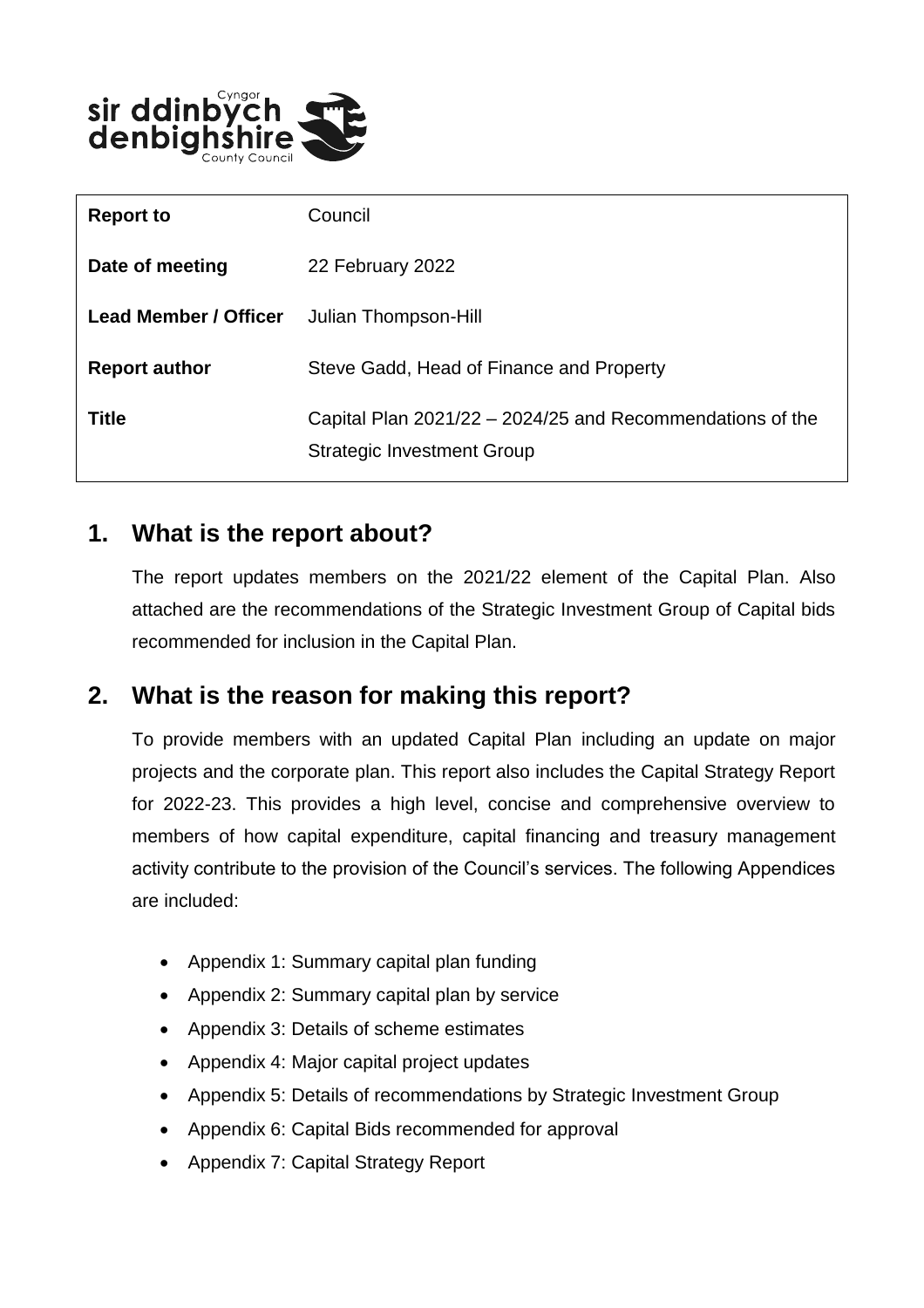Appendix 8 – 14: Wellbeing Impact Assessment Report for each project considered by the Strategic Investment Group.

## **3. What are the Recommendations?**

- 3.1 That Members note the latest position on the 2021/22 element of the Capital Plan and the update on major projects.
- 3.2 Members support the recommendation of the Strategic Investment Group as detailed in Appendix 5 and summarised in Appendix 6.
- 3.3 Members approve the 2022/23 Capital Plan.
- 3.4 Members approve the Capital Strategy Report for 2022/23 as detailed in Appendix 7.

# **4. Report details**

### 4.1 **Capital Expenditure 2021/22**

The full Capital Plan was last reported to Council in February 2021. Monthly updates are presented to Cabinet. The Estimated Capital Plan is now £41.16m. The plan has been updated since being reported to Cabinet on 15 February 2022.

### 4.2 **Major Projects**

Appendix 4 provides an update on the following major projects:

- 21st Century Schools Programme Ysgol Llanfair
- 21<sup>st</sup> Century Schools Programme Rhos Street and Ysgol Pen Barras
- 21<sup>st</sup> Century Schools Programme Christ the Word, Rhyl
- Rhyl Queens Market Redevelopment
- New Waste Services Remodelling
- East Rhyl Coastal Defence

### 4.3 **Corporate Plan**

 The current Corporate Plan set out our ambitious but deliverable priorities for the five year period 2017-22. Some of these priorities have required significant capital investment although the Council has not have to provide all of the funding itself.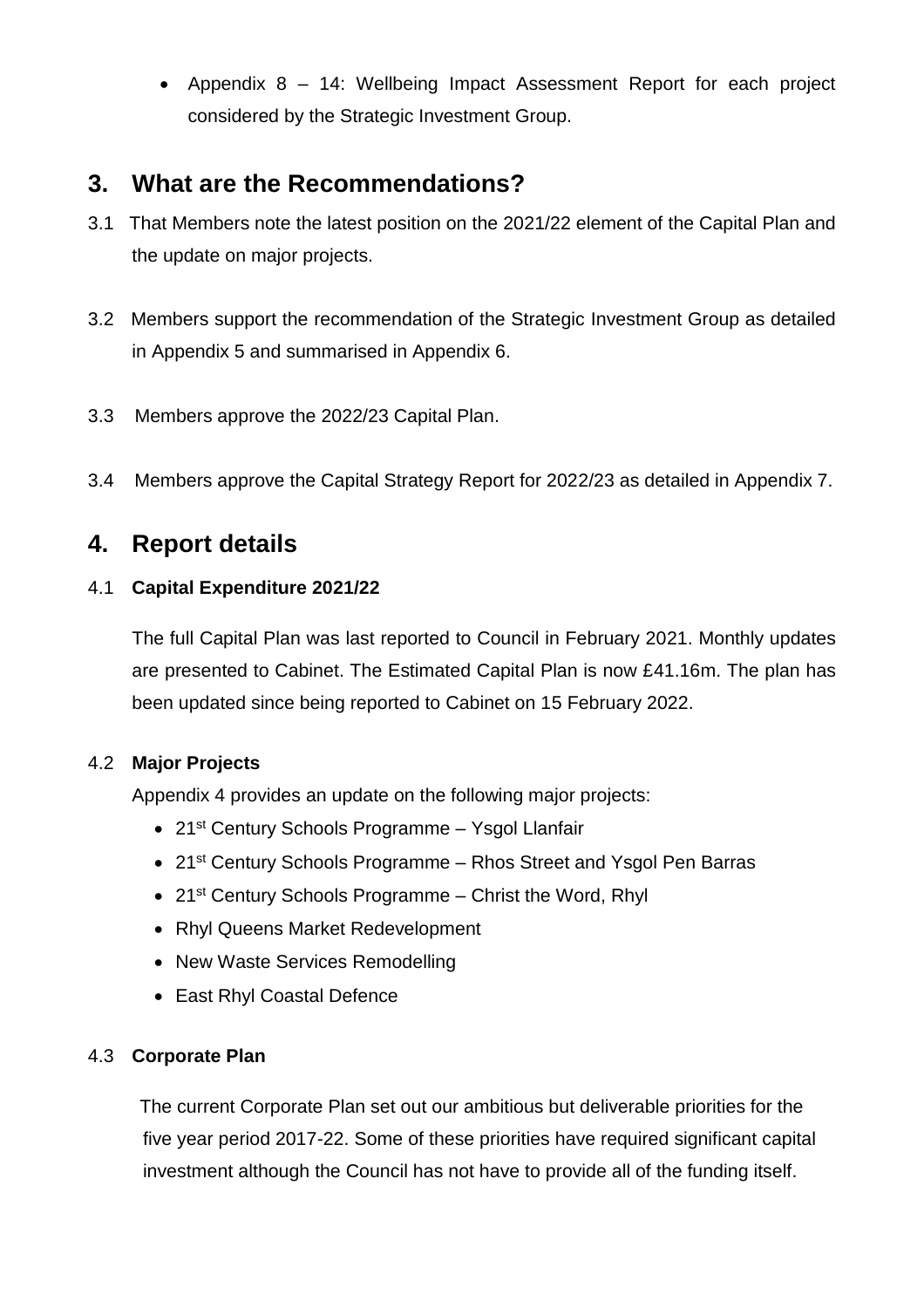Grants from the Welsh Government have been utilised to help fund the planned work to improve our schools and flood defences. We have also used income from housing rent to help fund the new council Housing. Work is currently underway to help develop the new Corporate Plan and it is expected that capital resources will be required. A number of these are likely to be already included in the current Capital Plan (e.g. Carbon Zero, 21 Century Schools, Highways etc.) but additional resource requirements may be identified early in the term of the new Council and will be considered as part of the usual budget and capital approval processes.

#### 4.4 **Capital Receipts**

The Capital Plan is dependent for part of its funding on capital receipts generated by the sale of Council assets. The table below shows those gross receipts achieved in 2021/22. In addition, a number of potential disposals are also currently in development.

|                                              | 2021/22<br>£000 |
|----------------------------------------------|-----------------|
| <b>Bodelwyddan Castle</b>                    | 500             |
| <b>Land at Meliden</b>                       | 544             |
| <b>Geufron Farm, Corwen</b>                  | 470             |
| <b>Land at Rhos Street,</b><br><b>Ruthin</b> | 70              |
| <b>Total</b>                                 | 1.584           |

### 4.5 **Prudential Indicators 2021/22**

Each year the Council sets Prudential Indicators that determine prudent limits on its borrowing. The Council's outstanding debt is currently £241.3m. This is within the Operational Boundary (£275m) and Authorised Limit (£280m) and is less than the forecast Capital Financing Requirement (£293.2m). This means the Council is adhering to the Prudential Code of Capital Finance and is not borrowing in excess of its capital needs.

The ratio of financing costs to the net revenue stream for 2021/22 is 7.16%. This ratio is an indicator of affordability and highlights the revenue implications of existing and proposed capital expenditure by identifying the proportion of the revenue budget required to meet borrowing costs.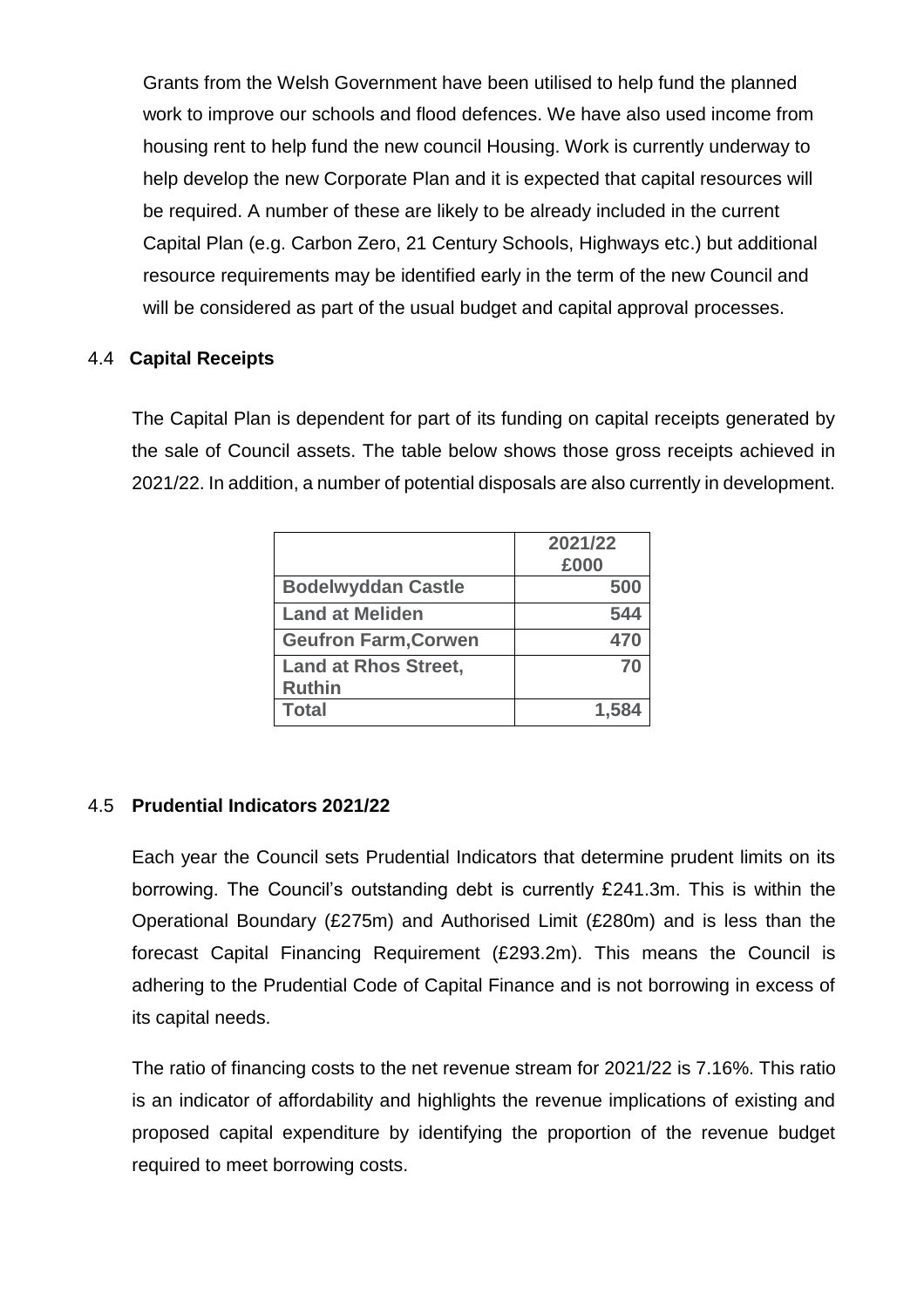### 4.6 **Recommendations of the Strategic Investment Group (SIG)**

The Strategic Investment Group has reviewed capital bids and has made recommendations for inclusion in the Capital Plan from 2022/23 onwards. These are detailed in Appendix 5 and summarised in Appendix 6.

## **5. How does the decision contribute to the Corporate Priorities?**

Projects have been reviewed to ensure that they satisfy the Council's corporate objectives.

### **6. What will it cost and how will it affect other services?**

#### **6.1 Cost Implications**

It is necessary to ensure that the Capital Plan is fully funded as any cost overruns above the total available funding have to be funded from revenue budgets.

#### **6.2 Staffing/ICT/Accommodation Implications**

Each new project is required to complete a Business Case form and any specific implications are discussed at that stage.

#### **6.3 Assessment of impact on Climate Change – Mitigation and Adaptation**

New capital projects are subject to scrutiny by the Strategic Investment Group. Each business case will show, where relevant carbon tonne emission pre and post project, thus identifying whether the project is carbon emission positive, negative or neutral. In addition, it is necessary to ensure new capital projects are future proof and able to adapt to climate change.

## **7. What are the main conclusions of the Well-being Impact Assessment?**

A full Impact Assessment has been completed for each capital bid reviewed by the Strategic Investment Group. These are included within Appendices 8 to 15.